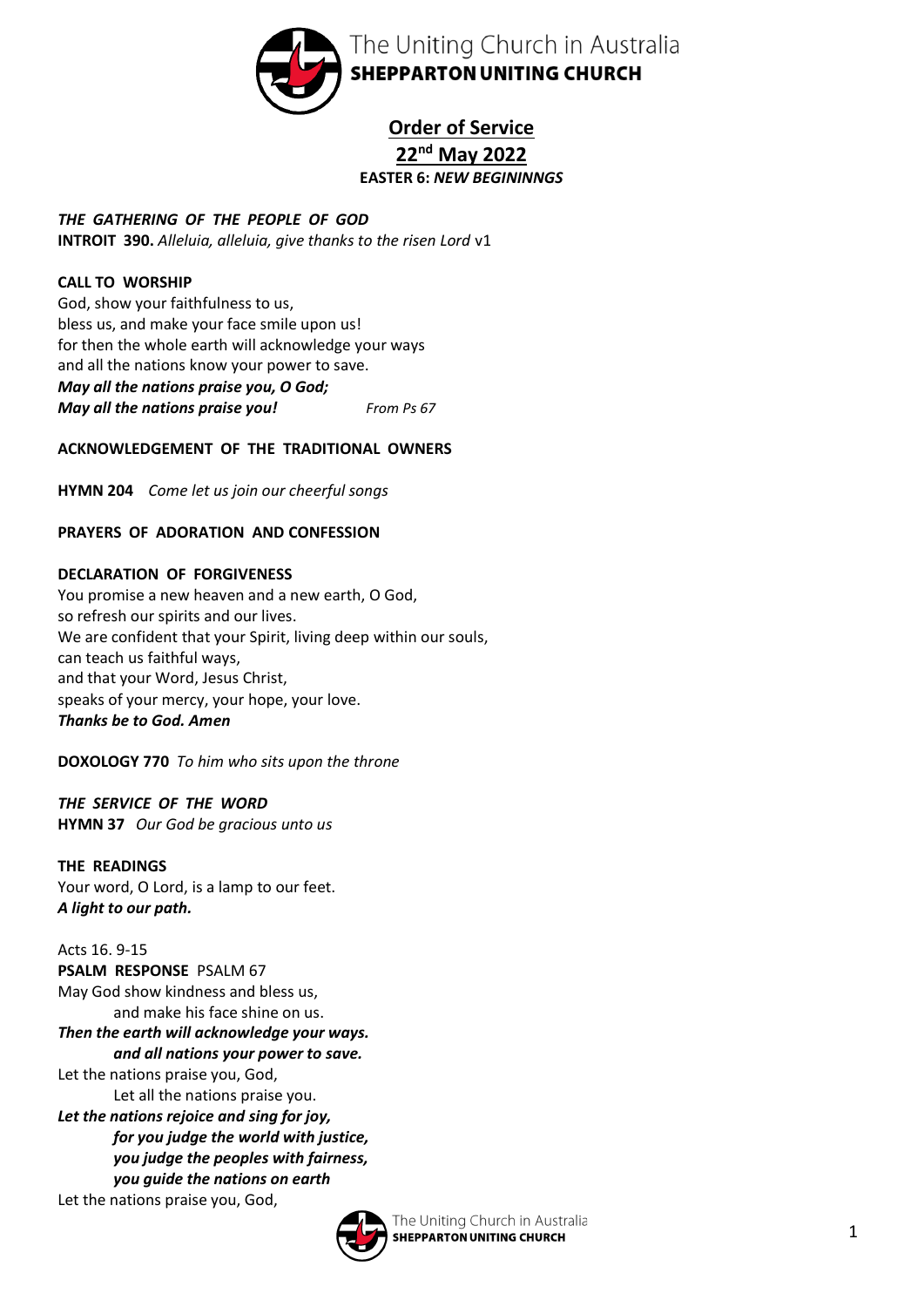### let all the nations praise you. *The earth has yielded its produce; God, our God, has blessed us. May God continue to bless us, and be revered by the whole wide world.* Based on *The New Jerusalem Bible*

#### **AN EARLY WORD**

Revelation 21. 10, 22; 22.1**-5** John 5. 1-9

Lord, may your word live in us *And bring much fruit to your glory*

#### **REFLECTION** *NEW BEGINNINGS*

Last Sunday we reflected with the Young Adults on new beginnings. We rejoiced with Neo as she shared her new beginning in life, in life in Christ.

Today the beginnings continue! There are three, all separate and distinct, but somehow all part of the same larger picture. So let's explore!

'Do you want to get well?' This a been described as an 'in your face' question, coming right out of the blue. Jesus does not appear to know the man. Jesus does not greet him, pass the time of day, ask how he's feeling. Just 'do you want to get well?' But this profound question could get to the heart of the man's being, of his personality.

The setting? At the pool of Bethesda, near the Sheep's Gate in Jerusalem. Round the pool are five porticos. Various ill, paralysed and disabled people are lying round the edge of the pool, apparently on mats. This man has been lying there for 38 years! Can you imagine that? Lying there since 1984! Can you remember what you were doing then? How long could you bear to lie there in public with apparently little possibility of being moved, much less of being healed? Who would feed you? care for you? tend to your needs? 'Do you want to get well?' Our man doesn't seem to know the answer to this question: did you hear him reply? No. But he does say there's no-one to put him into the water quickly enough when it stirs. He invites pity – but doesn't answer Jesus' question.

If Jesus' question amazed us, further amazement follows. 'Stand up, take your mat and walk,' Jesus tells the man. 'At once,' John says, 'the man was made well, and he took up his mat and began to walk.' We remember again that the man doesn't ask to be healed. Is his paralysis so advanced that he has given up even thinking about, dreaming about, a possible improvement for himself? Has his imagination shrivelled up past this point? Interestingly, this time Jesus heals a sick person, he doesn't say anything about believing.

This, the most unusual of Jesus' healing stories, tells us much about Jesus – but also speaks to us. Perhaps Jesus asks you and me 'Do you want to get well?' 'What do you want?' Jesus is asking. And here actually Jesus wants to know what I want – because he really wants me to answer 'yes' to his question.

Sometimes I can say I want things – freedom, healing, perhaps from something which holds me back. Do I want it enough to answer 'Yes'? Because …

Because Jesus is waiting to offer the fullness of his healing – if we are ready. If we tell him!

Years later, towards the east of the Mediterranean Sea in Asia Minor – which we know as Turkey - two missionary heroes are planning their next move. They have travelled north from Jerusalem to Antioch, where they stay three years; they visit other churches they have started. They plan to go further north to Bithynia. But at every turn there's a NO ROAD sign. There's nothing wrong with the roads – Paul and Silas are just learning that the roads to the north-east are not where God's Spirit wants them to travel. They make detour after detour, finally reaching the port of Troas. North, but on the Mediterranean coast.

All is soon clear! In a vision, Paul sees a man in Macdedonia pleading with them to come and help. Immediately they set sail, ending up in Philippi. As a Roman citizen, Paul knows about this Roman colony; it is a leading city in the area. As he usually does, Paul sets out on Sabbath morning to find a place of prayer. With 10 Jews in the

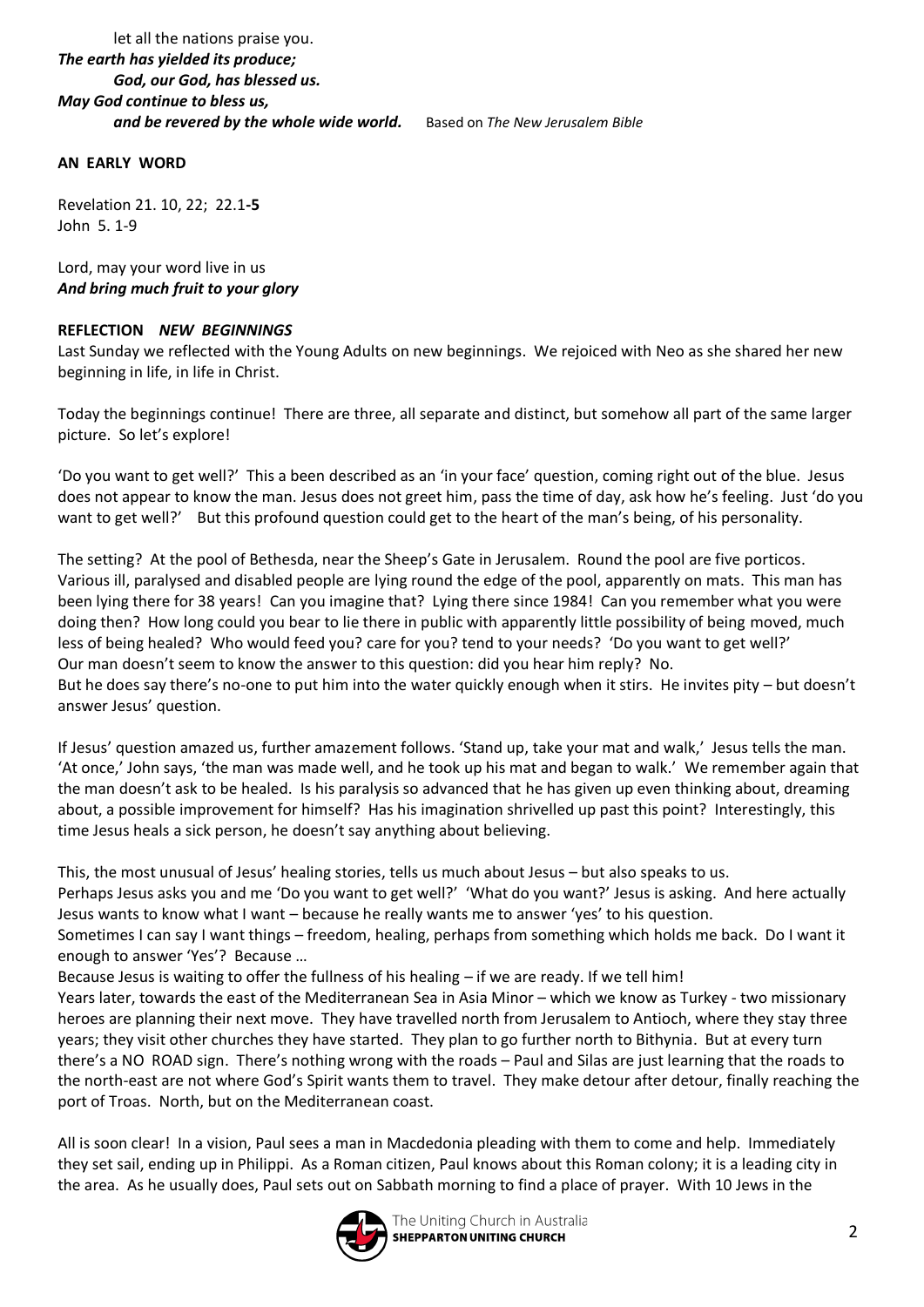colony, there will be a synagogue where Paul and Silas can pray and then spread the Good News of Jesus. However, in Philippi, there is no synagogue. But there are women at prayer – on the river bank. 'A certain woman Lydia a worshipper of God, was listening to us. The Lord opened her heart to listen eagerly to what was said by Paul.' She and her household are baptised. Then Lydia offers hospitality to Paul and Silas, inviting them to stay at her house. Which they do.

Who is Lydia? She deals in purple cloth. What's special about purple cloth? It's extremely expensive, because the dye is made from some very rare marine snails. The actual dye is as valuable as the same weight of silver. Purple dye was made well over 2,000 years ago, in Tyre, now in Lebanon. Much later, purple cloth was so valuable that only the Emperor could wear purple; VIP Romans might have a purple strip or two on their togas to show their rank. We note, too, that Lydia isn't a local: she comes from Thyatira, in Asia Minor. She's made a business move, perhaps?

Paul is called by a vision. He expects to meet a Macedonian man. But it is Lydia, her friends and family whom he prays with, bringing the gift of salvation. God's act has human responses. And so the gospel spreads further, as Paul and Silas are guided by the Spirit.

Paul's love for God means that his ears and heart are open to God's voice. Because of Paul's obedience, the gospel spreads very profoundly, in new places and new ways.

I wonder what you – or I- would do with a vision today?

We may well hear a voice. But we need to open our eyes, ears, heart, to see and hear God calling.

And what surprises might we find waiting? Who might we meet somewhere by the river out of Shepparton who would change the course of the mission of this congregation, the mission for each one of us? How could we all be more open in this way?

Two new beginnings! Told in two short stories. But you must read further – because there is a sequel to each. You'll need to make up your mind about John's healing story. But the sequel to the visit of Paul and Silas has consequences which are part of God's plan. Being a follower of Jesus into the world can be risky – but we're following because of God's vision for us there, in this amazing world, in its brokenness. You'll hear more about this next week.

We can see God's vision for the church and world and us. We can act on it, like Paul and Silas did. Or we can ignore it…

But there's one thing to remember: God goes with us!

#### *The third new thing?*

**OUR RESPONSES HYMN 587** *God gives us a future*

**OFFERING AND DEDICATION** We give this offering to you, generous God. We give ourselves as well. *Bless us as we give. Move us to help others and to love them, in Jesus' name. Amen.*

## **NOTICES**

**PRAYERS OF THE PEOPLE** God of new possibilities, we give thanks for your constant reminder that you have a vision for our world that far exceeds our present realities.

Easter God, you call us up out of our apathy and fear into your kingdom.